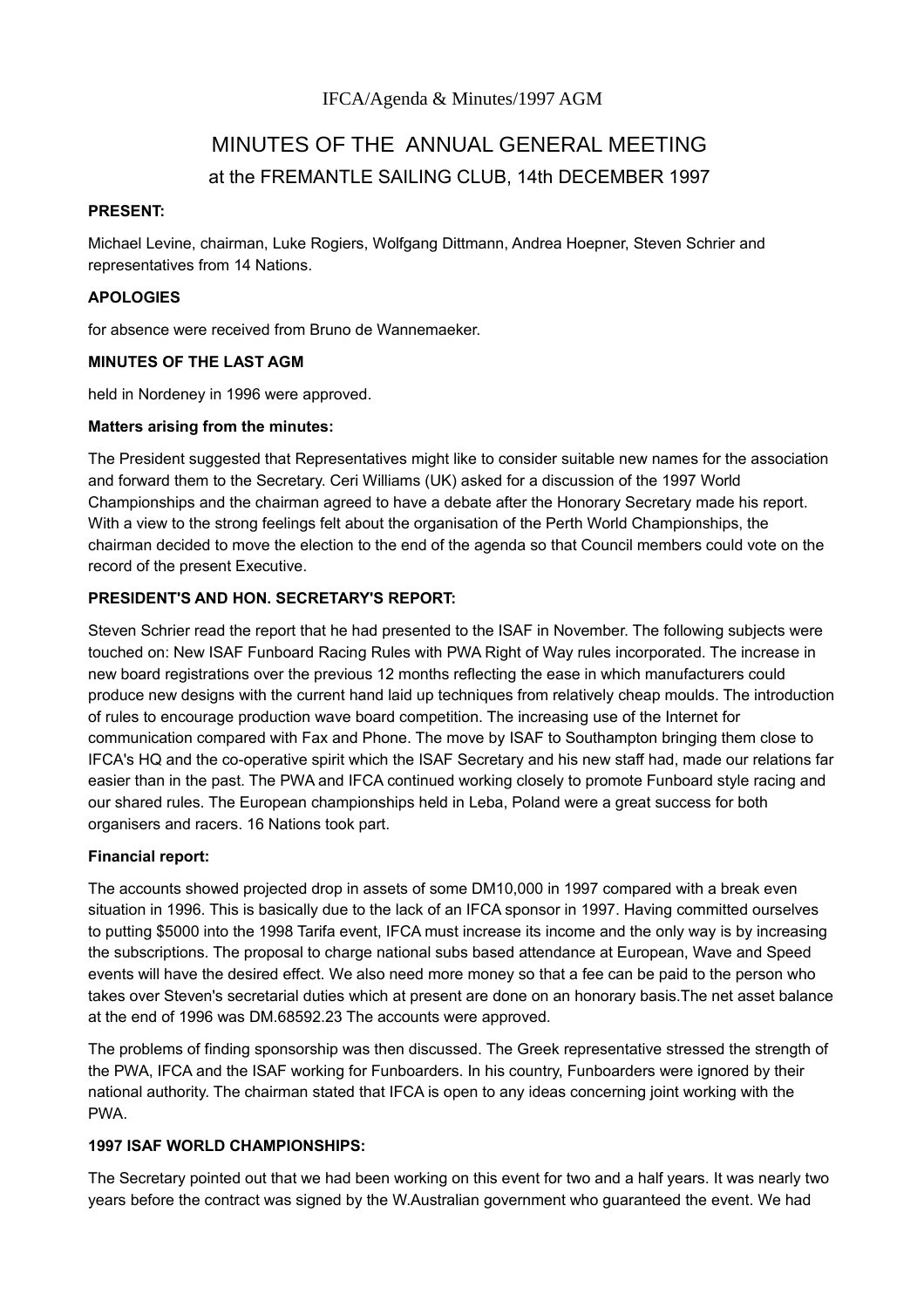made it clear that we thought such a joint class event would be very hard to organise properly. The ISAF had persuaded us that a joint event was in the best interests of windsurfing. Unfortunately, this had proved not to be the case. The Executive were as disappointed as the competitors. With only one IFCA World Championship a year, the event represented a great deal of work. To have it ruined by the Australian organisers was a disaster. On the plus side, the problems had brought ISAF and the International Class Officials closer together.

The Representatives then aired their grievances. Bel Stanley (UK) listed lack of rescue boats which almost resulted in Allison Claydon being sucked into the propellers of the large Jury Boat that was rescuing her. Erratic Starting sequences which confused everyone. Lack of official briefing as covered in the rulebook. No shade on the beach, no (usually) free light lunches, Sponsors beer charged at \$6 at opening ceremony, phone cards handed out with not a penny of credit on them, having to go to the outside course day after day instead of alternating with IMCO who were on the inside course. Lack of radio communications. Also mentioned were official travel agents' increased accommodation and travel prices.

The chairman explained that we had sent the organisers our 9 page document detailing how we usually organise events. We also sent our rule book which covers all racing aspects. The Secretary said we had been promised the event would be backed with \$500,000. What monies that were spent, seemed to have gone on promotion and shore facilities. When the event started, it was obvious that expenditure was capped leaving nothing for boats and race equipment. The race team appeared to be amateurs working for nothing, alongside Eventcorp's (organisers) staff earning full wages. A question was asked about Sol's \$80,000 contribution. It was explained that Eventcorp simply reduced the amount of government money spent by \$80,000 so it made no difference to the money available for the event. The lack of knowledge of the race team was mentioned. ISAF's Paul Bastard was training the team as the event progressed. But he had to spend the first three days on the IMCO course. Problems were caused because the Race Committee had changed our sailing instructions as detailed in the ISAF Funboard Racing Rules. The chairman stated that the executive had done everything to convince the race committee that our conventions should be followed, but they were unable or unwilling to comply. The Executive apologised for failing to protect the competitors. The Polish representative said the meeting did not want to blame the Executive, but, in 21 years of windsurfing, he had never known a worse regatta. How do we prevent this happening again? The contract was discussed. It was not the standard IFCA contract but one prepared by the W.Australian government. The Secretary stated that he had not wanted to sign it because it was not a definitive document, just full of 'reasonable endeavours' and 'good faith'. But the other parties persuaded us to sign for the good of windsurfing.

Too many organisations were involved in each decision. IFCA,IMCO,IBSA, IWCA, ISAF and EventCorp. The Croatian representative wanted IFCA only to run events where they had been successfully run before. UK asked why were ceremonies either well before or well after event. Andrea Hoepner asked the meeting to stop commenting on the event, and instead concentrate on how to ensure future events went well. The consensus was that IFCA must have control over an event with observers/race officers as well as the usual officials ashore.

# **1998 AND ONWARDS PROGRAM:**

The program was discussed and the fact that we still were looking for a venue for the European Championships. Demark is scheduled to run the World Championships in 2000 but not at Ronbjerg.

# **MEASUREMENT RULES:**

A vote was taken on the rules as agreed with ISAF and all were unanimously approved.

# **CONSTITUTION RULES:**

A proposal to introduce Postal Voting was approved with two abstentions. A proposal to amend rule 10.2 to include an additional National subscription fee of DM50 for IFCA events other than the world championships was approved unanimously.